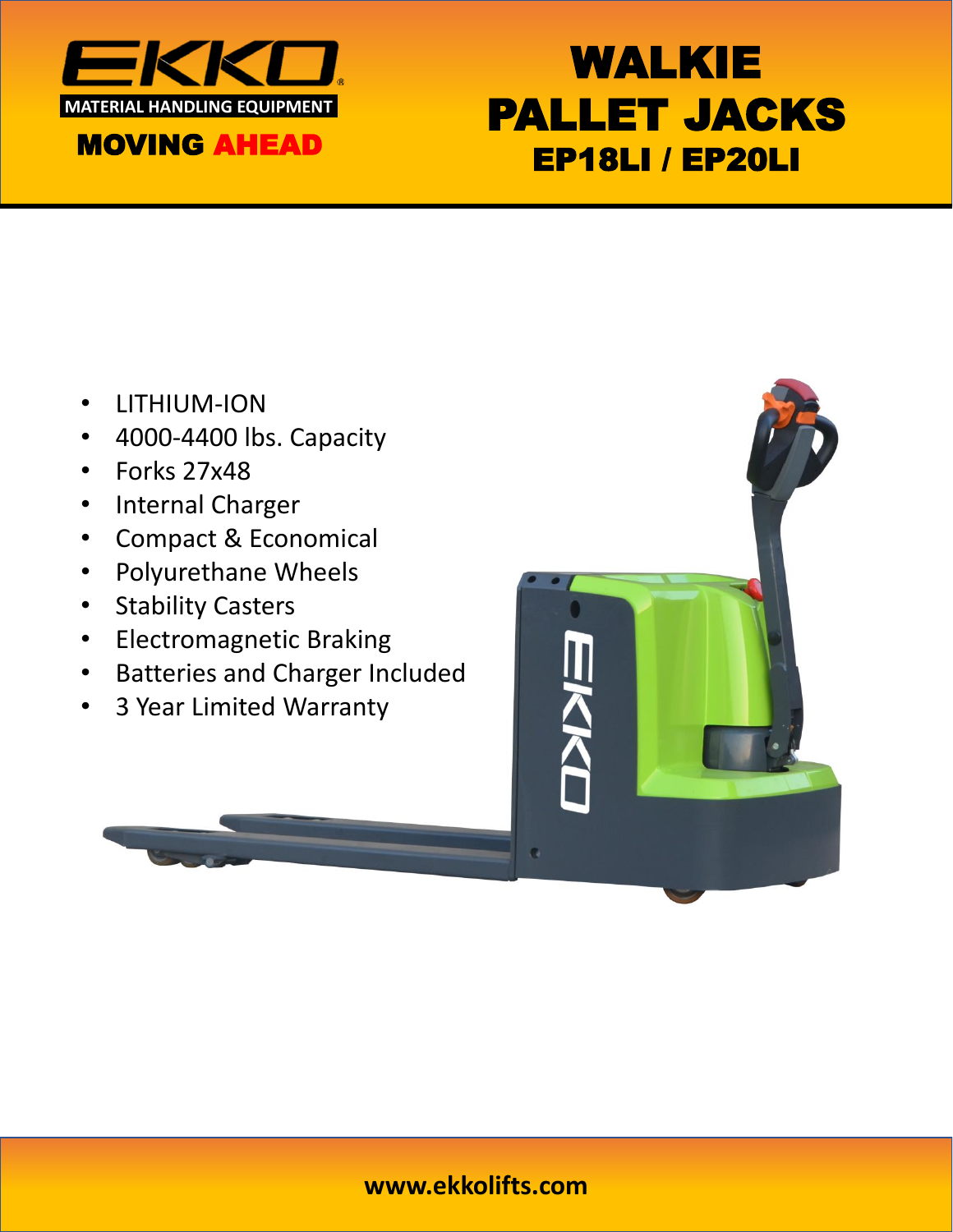## *Walkie Pallet Jacks*



### *LITHIUM-ION EP18LI/EP20LI*

**Superior quality, maneuverable, compact, and durable for all your material handling applications. Ideal for small aisles and areas.** 

**WEIGHT CAPACITY: 40**00-4400 lbs.

**LIFT HEIGHT:** 7.1"

**FORK LENGTH:** 27x48"

**TURNING RADIUS:** 55"

**INTERNAL BATTERY / CHARGER:**  Lithium-Ion 24V/40-60Ah, Internal direct connect 110A 110VAC plug-in automatic 24V/15A charger (both Included)



**SPEED TRAVEL:** 3.3 mph empty ; 3.0 mph loaded

**LIFTING SPEED:** 1.1 ips empty; .8 ips loaded

**LOWERING SPEED:** 1.5 ips empty; 1.5 ips loaded

**DRIVE WHEELS:** 10.6" x 2.75" polyurethane

**STABILITY CASTERS:** 4" x 1.5" polyurethane

**LOAD WHEELS:** (2) 3.1" x 3.7" polyurethane

**HYDRAULICS LIFTING MOTOR:** 24V 800 Watt lifting motor with hardened chrome moly steel for durability.

**DRIVE MOTOR:** 24V 750-Watt drive motor for efficiency and high torque.

**CONTROLLER:** 24V provides performance through entire range of speed; Constant travel speed regardless of load; Battery discharge indicator combination gauge.

**BRAKES:** Electro-magnetic braking for secure stopping power; Electronic neutral braking for accurate control.

**OPERATOR CONTROLS:** Throttle, lifting, lowering, turtle mode and horn functions are in the ergonomic handle; turtle button; belly button reverse safety feature allows the unit to stop and reverse to avoid collision or injury.

**CHASSIS AND MAST:** Robotic Welding; Heavy duty steel for durability.

#### www.ekkolifts.com